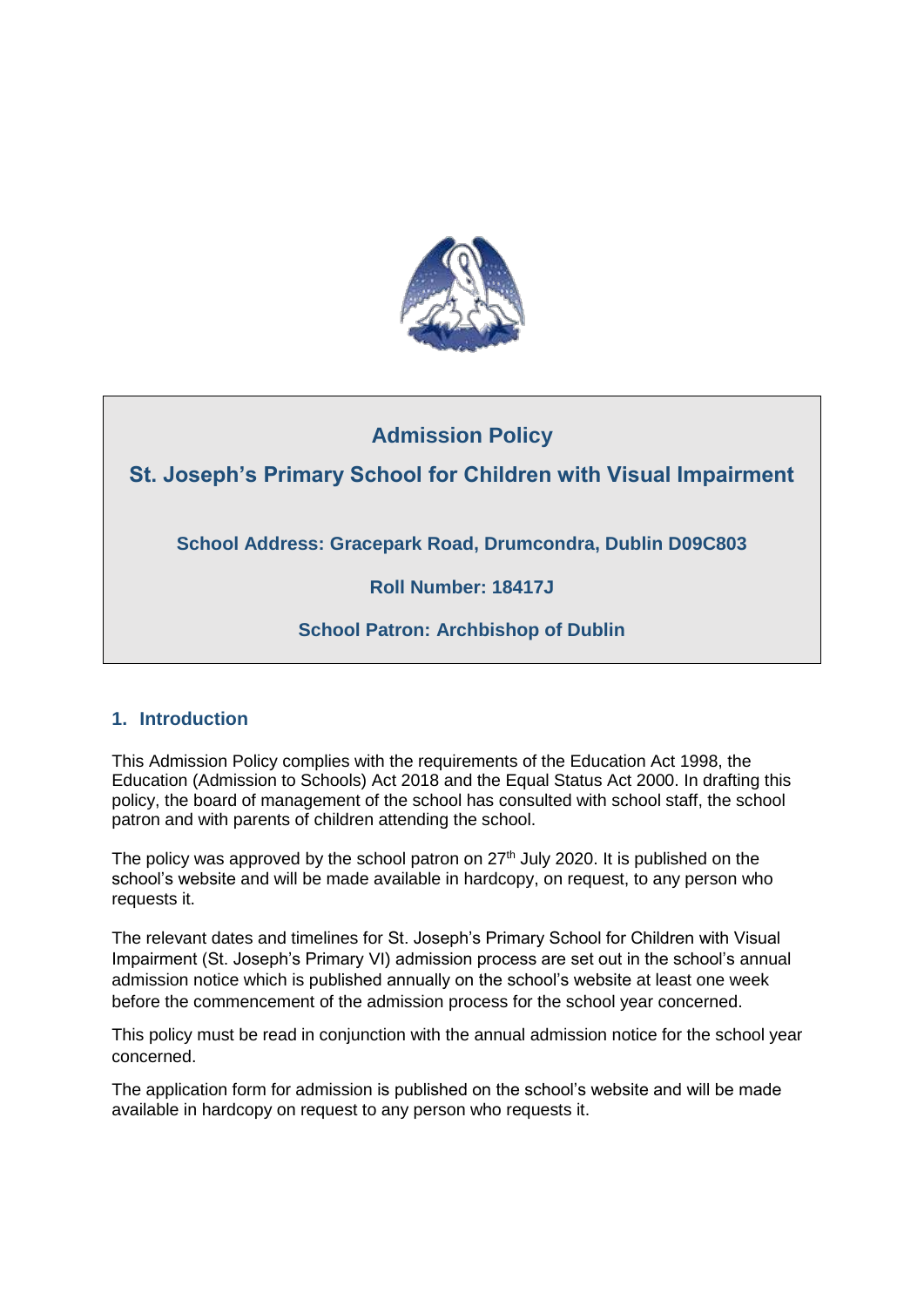# **2. Characteristic spirit and general objectives of the school**

St. Joseph's Primary School for Children with Visual Impairment is a Catholic co-educational special national school with a Catholic ethos under the patronage of the Archbishop of Dublin.

"Catholic Ethos" in the context of a Catholic primary school means the ethos and characteristic spirit of the Roman Catholic Church, which aims at promoting:

- (a) the full and harmonious development of all aspects of the person of the pupil, including the intellectual, physical, cultural, moral and spiritual aspects; and
- (b) a living relationship with God and with other people; and
- (c) a philosophy of life inspired by belief in God and in the life, death and resurrection of Jesus; and
- (d) the formation of the pupils in the Catholic faith,

and which school provides religious education for the pupils in accordance with the doctrines, practices and traditions of the Roman Catholic Church, and/or such ethos and/or characteristic spirit as may be determined or interpreted from time to time by the Irish Episcopal Conference.

In accordance with S.15 (2) (b) of the Education Act, 1998 the Board of Management of St. Joseph's Primary VI shall uphold, and be accountable to the patron for so upholding, the characteristic spirit of the school as determined by the cultural, educational, moral, religious, social, linguistic and spiritual values and traditions which inform and are characteristic of the objectives and conduct of the school.

### **School Mission Statement**

#### *School Motto: 'Together we can do so much' – Helen Keller*

In line with the Catholic ethos of the school and the core belief of Antonio Rosmini, founder of the Institute of Charity (Rosminians), our aim at St. Joseph's is to provide an inclusive learning environment for children with visual impairment, where each child is nurtured holistically. Taking account of each child's visual impairment, and any additional special need, we seek to ensure access to a full, balanced curriculum which is suitably challenging and delivered with dignity. We recognise that each child is unique and should be given opportunity to learn in an inclusive learning environment where ability, not disability, is central.

We are committed to making school a safe and happy place for the children, with a positive atmosphere of encouragement and praise, and good behaviour based on consideration, respect and tolerance for others. The Board of Management and staff recognise the importance and benefit of working together with families and all supporting services in order to help each child reach his/ her full potential, as a learner and for life.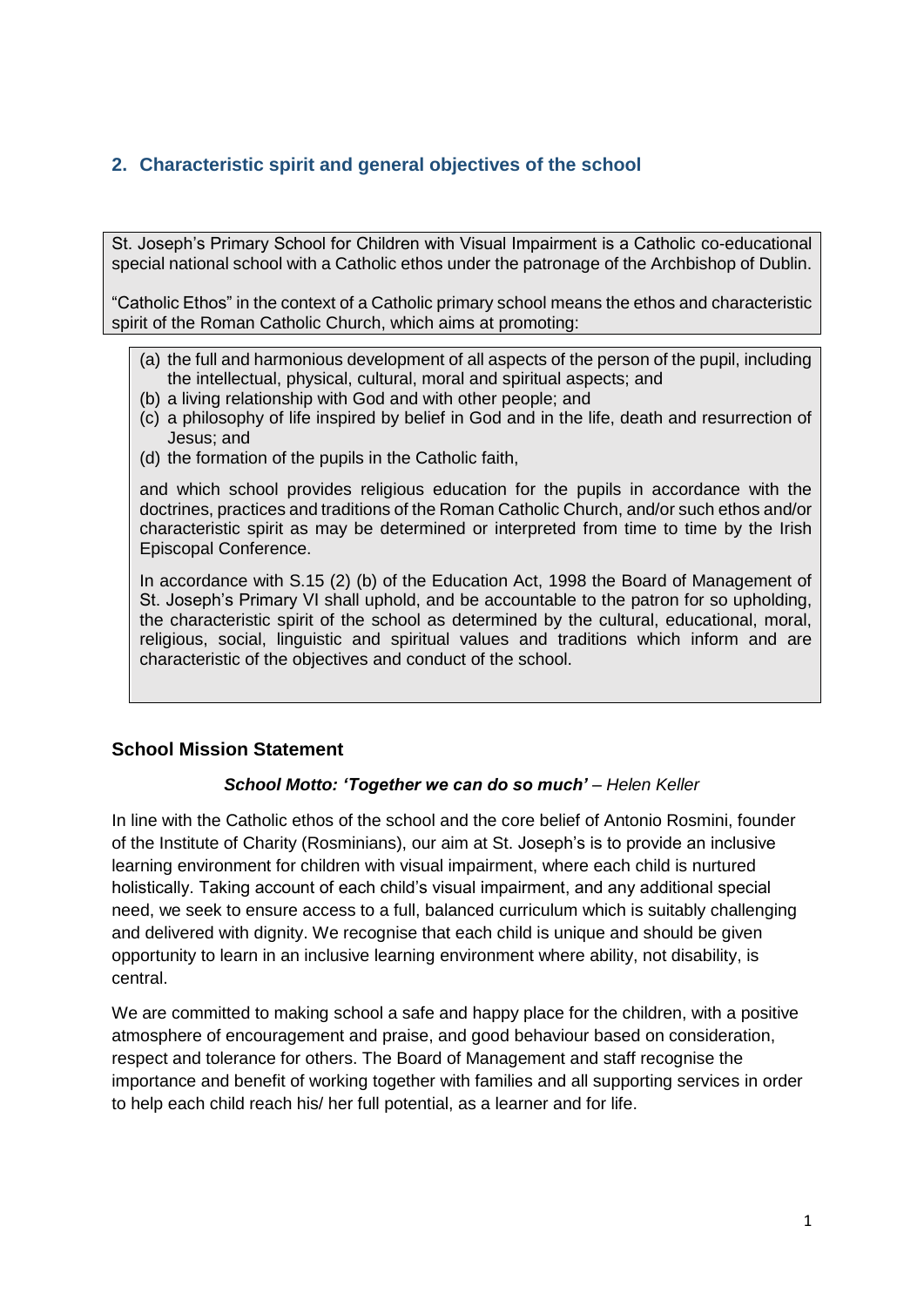#### **3. Admission Statement**

St. Joseph's Primary VI will not discriminate in its admission of a student to the school on any of the following:

- (a) the gender ground of the student or the applicant in respect of the student concerned,
- (b) the civil status ground of the student or the applicant in respect of the student concerned,
- (c) the family status ground of the student or the applicant in respect of the student concerned,
- (d) the sexual orientation ground of the student or the applicant in respect of the student concerned,
- (e) the religion ground of the student or the applicant in respect of the student concerned,
- (f) the disability ground of the student or the applicant in respect of the student concerned,
- (g) the ground of race of the student or the applicant in respect of the student concerned,
- (h) the Traveller community ground of the student or the applicant in respect of the student concerned, or
- (i) the ground that the student or the applicant in respect of the student concerned has special educational needs

As per section 61 (3) of the Education Act 1998, 'civil status ground', 'disability ground', 'discriminate', 'family status ground', 'gender ground', 'ground of race', 'religion ground', 'sexual orientation ground' and 'Traveller community ground' shall be construed in accordance with section 3 of the Equal Status Act 2000.

#### **All denominational schools**

St. Joseph's Primary VI is a school whose objective is to provide education in an environment which promotes certain religious values and does not discriminate where it refuses to admit as a student a person who is not Catholic and it is proved that the refusal is essential to maintain the ethos of the school.

#### **Special schools**

St. Joseph's Primary VI is a school which, with the approval of the Minister for Education and Skills, provides an education exclusively for students with a category or categories of special educational needs specified by the Minister and does not discriminate in relation to the admission of a student who does not have the category of needs specified.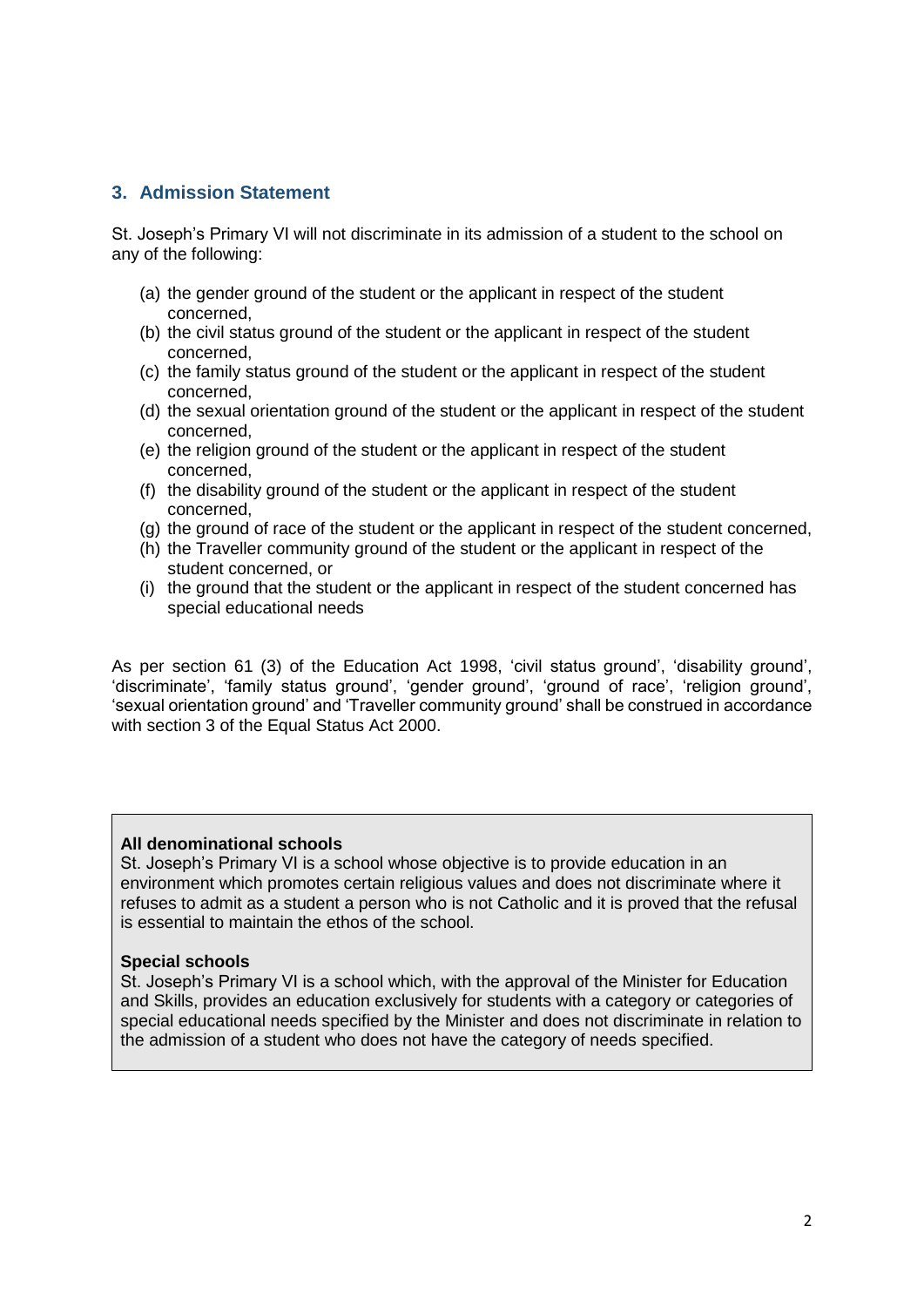# **4. Categories of Special Educational Needs catered for in the school**

#### **Special School**

St. Joseph's Primary VI is a special national school. With the approval of the Minister for Education and Skills, it provides an education exclusively for students who have:

 **visual impairment** that cannot be corrected satisfactorily by wearing glasses or contact lenses and for whom visual impairment is their primary barrier to educational progress. For some pupils at St. Joseph's, visual impairment **(VI)** is the only disability. Other children have visual impairment with additional needs such as a physical disability, a general learning disability **(GLD)** or autism.

Applications to St Joseph's will only be considered if a child meets **all** of the following threshold criteria:

- a medical diagnosis from an ophthalmologist or optometrist of:
	- visual acuity of 6/18 or less OR
	- a deteriorating visual condition OR
	- a significant central vision and/or peripheral visual field loss OR

- a significant difficulty with functional vision such that seeing and learning are affected

- confirmation of visual impairment and recommendation for special school placement at St. Joseph's from a Visiting Teacher for VI or a psychologist. *(Where significant behaviour difficulties exist, a psychological report will be required.)*
- $\bullet$  at least 4 years old by 1<sup>st</sup> September of the year of entry *(An entry age of 5yrs. is preferable, given the developmental delay often associated with visual impairment.)*
- parent is willing to apply on behalf of child to ChildVision for a multi-disciplinary team assessment to determine any necessary nursing or therapy supports, relating to visual impairment or an additional special need, that he/ she may require during the school day.

### **Additional Threshold Criteria relating to Applications for Junior Cycle L1LP:**

Many of the pupils at St. Joseph's Primary VI transfer to mainstream secondary or another suitable special school when they reach secondary school age.

In June 2018, the Department of Education gave sanction to St. Joseph's Primary VI to **retain students with the most complex needs beyond primary age (12-18 yrs.).** This is a provision for students of secondary age for whom Junior Cycle Level 1 Learning programmes (L1LP) would be suitable. Sanction to retain students beyond primary age remains in line with our designation as a special school for students whose primary barrier to learning is visual impairment.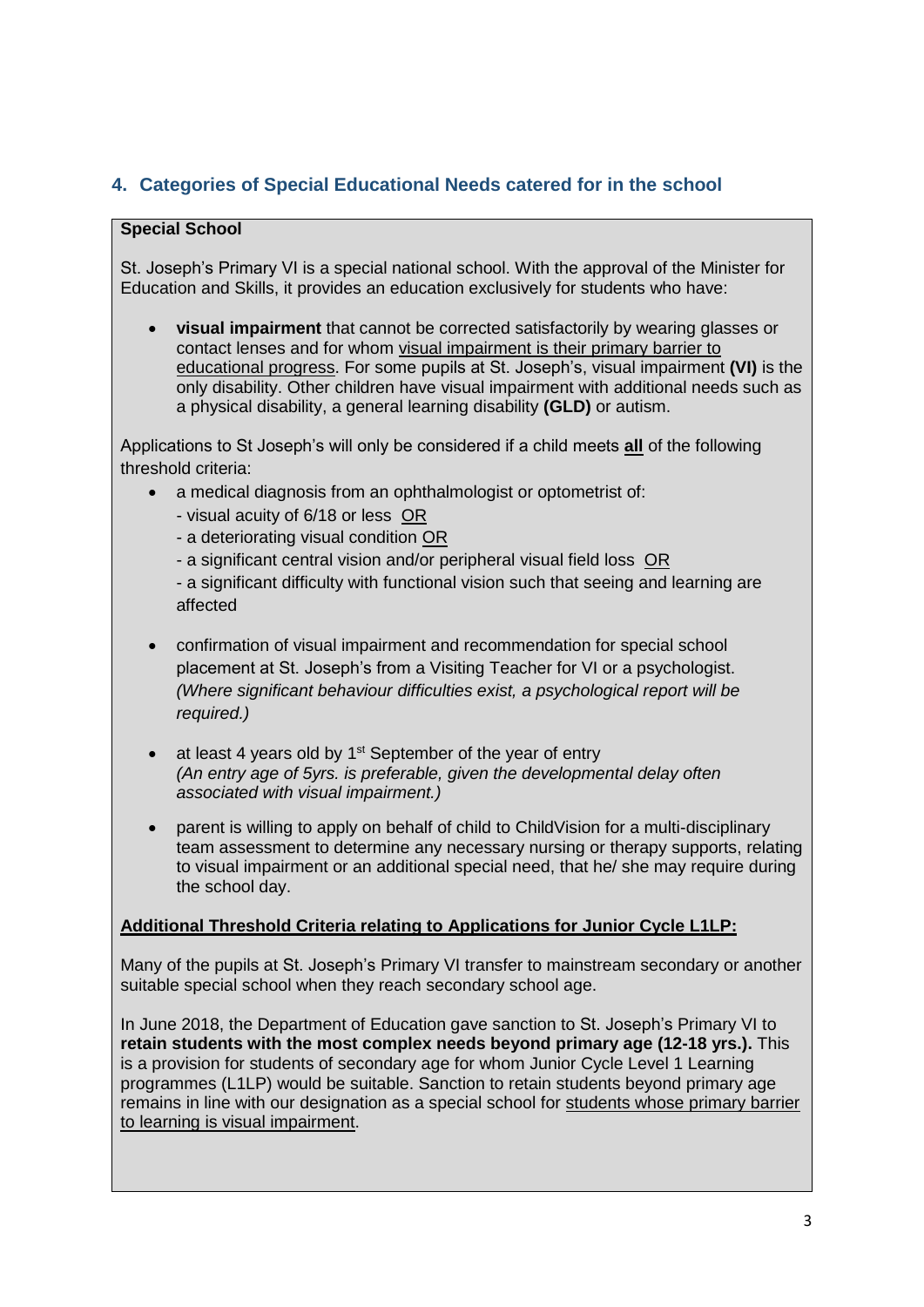A student with severe emotional and behavioural needs may be best served in another second-level setting where specialist personnel could provide him / her with optimal levels of support.

Transfer into Junior Cycle LILP at St. Joseph's will not be automatic. Application must be made on the relevant application form.

Applications will be considered if a pupil meets **all** of the following threshold criteria:

- has completed 8 or more years at Primary level
- at least 12 yrs. old by 1<sup>st</sup> September of the year of entry
- has been a pupil at St. Joseph's Primary VI before reaching 12yrs of age or has a recommendation for transfer from a Visiting Teacher for VI
- has visual impairment with either:
	- a lower moderate or severe and profound general learning disability **OR**
	- a moderate general learning disability and an additional disability other than a severe emotional or behavioural disorder

### **5. Admission of Students**

This school shall admit each student seeking admission except where –

- a) the school is oversubscribed (please see  $section 6$  below for further details)
- b) a parent of a student, when required by the principal in accordance with section 23(4) of the Education (Welfare) Act 2000, fails to confirm in writing that the code of behaviour of the school is acceptable to him or her and that he or she shall make all reasonable efforts to ensure compliance with such code by the student

#### **All denominational schools**

St. Joseph's Primary VI is a Catholic school and may refuse to admit as a student a person who is not of the Catholic denomination where it is proved that the refusal is essential to maintain the ethos of the school.

#### **Special School**

St. Joseph's Primary VI provides an education exclusively for students with significant visual impairment for whom this impairment is their primary barrier to learning, and may refuse admission to a student, where the student does not have the specified category of special educational needs provided for by this school.

# <span id="page-4-0"></span>**6. Oversubscription**

In the event that the school is oversubscribed, the school will, when deciding on applications for admission, apply the following selection criteria in the order listed below to those applications that are received within the timeline for receipt of applications as set out in the school's annual admission notice: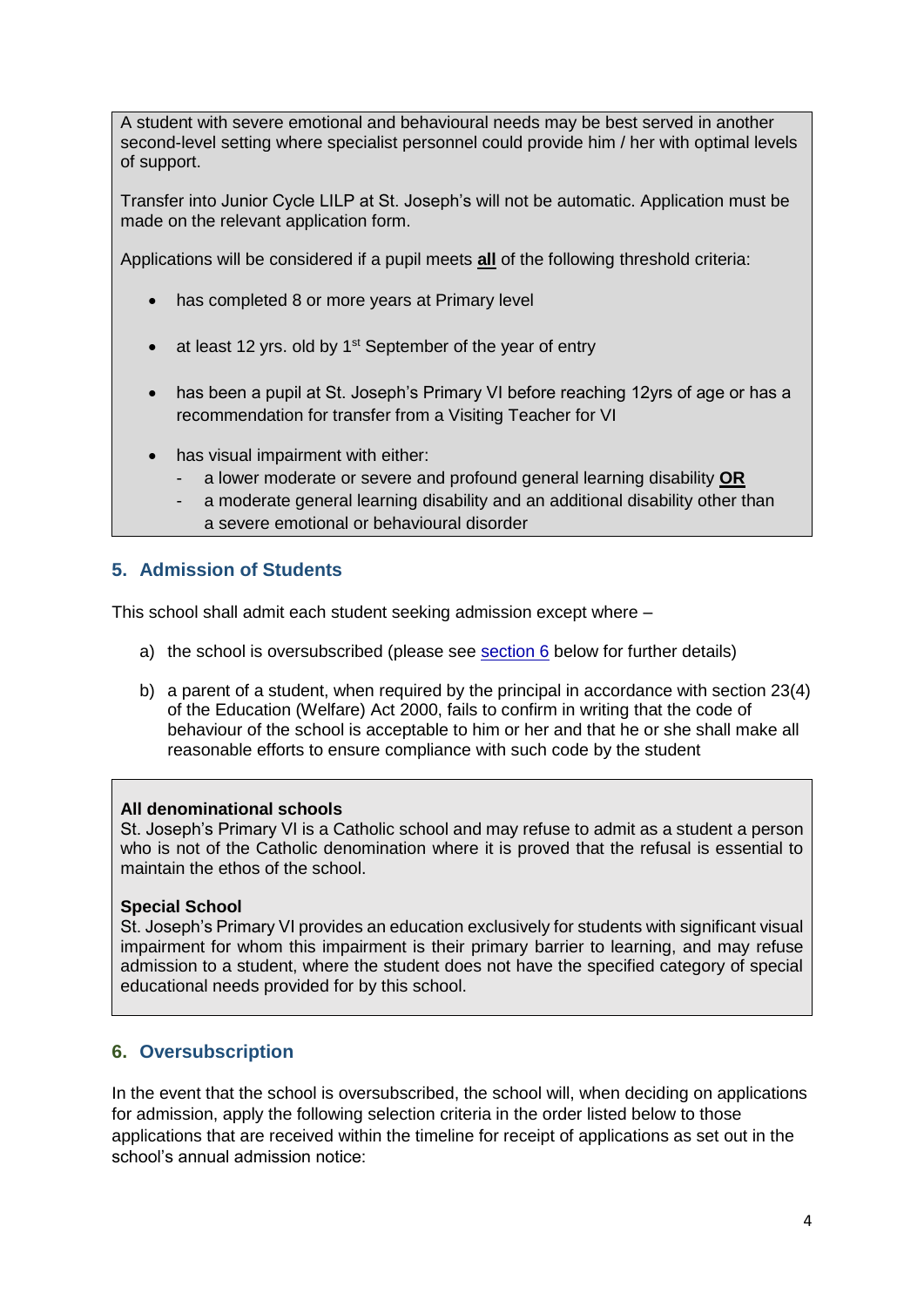### **Selection Criteria**

### All Applications

Since there can be a wide range of intellectual capabilities and support needs represented amongst applicants from year to year, the first selection criterion for all applications to St. Joseph's is:

1. Vacancy in a suitable class

The selection criteria, in order of priority (Criteria 2 onwards) are outlined below for:

- Applicants for Junior Infants or Junior MDVI class (VI with additional needs)
- Applicants with VTVI recommendation to transfer from another school
- Applicants for Junior Cycle L1LP

### **Applicants for Junior Infants or Junior MDVI (VI with additional needs)**

- 2. Sibling of child/ children who are attending, or have attended, ChildVision Preschool or St. Joseph's Primary VI and meet criteria in Section 4 above (eldest child will have priority in this ranking)
- 3. Child of school-entry age who meets the criteria in Section 4 and for whom ChildVision Preschool has been the sole or main early intervention service. (eldest child will have priority in this ranking)
- 4. Child of parents or grandparents who have attended St. Joseph's Primary VI and meet criteria in Section 4 (to maximum of 25% of available places- eldest child will have priority in this ranking)
- 5. Child of school-entry age who has not attended ChildVision Preschool but meets the criteria outlined in Section 4 (eldest child will have priority in this ranking)

# **Applicants with VTVI recommendation to transfer from another school**

2. Child who meets the criteria in Section 4 and whose addition to the class would cause least disruption to the learning environment in the existing class. Behaviour report from existing school will be taken into consideration - See Section 14.

# **Applicants for Junior Cycle L1LP**

**NOTE:** *Sanction for St Joseph's Primary VI to retain pupils with the most complex needs beyond primary age is still governed by our Department of Education designation as a special school for students whose chief barrier to learning is their visual impairment. A student with severe emotional and behavioural needs may be best served in another second-level setting where specialist personnel could provide him / her with optimal levels of support.*

- 2. Pupil who has completed 8 or more years in primary school, where at least the last 5 years have been at St. Joseph's Primary VI, for whom a relevant clinician report states that the chief barrier to learning is visual impairment, with:
	- a lower moderate or severe and profound general learning disability OR

- a moderate learning disability and an additional disability *(excluding severe emotional and behavioural needs)*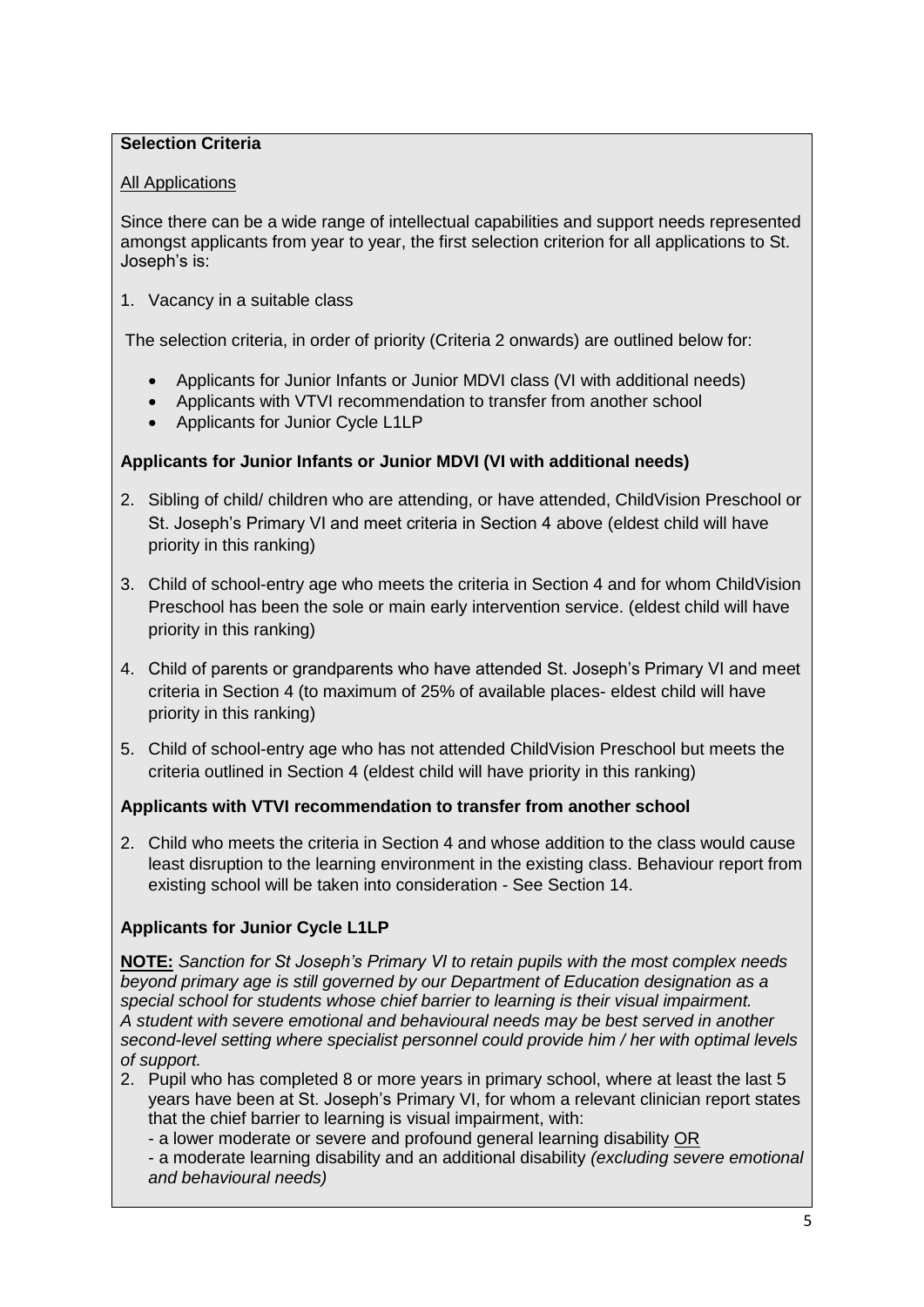3. Pupil who has completed fewer than 5 years at primary level in St. Joseph's and for whom a relevant clinician report states that the chief barrier to learning is visual impairment with:

- a lower moderate or severe and profound general learning disability OR - a moderate learning disability and an additional disability *(excluding severe emotional and behavioural needs)* 

- 4. Pupil of secondary age who fits criteria 2 or 3 above but has a link with another service that provides second-level education and that may provide optimal levels of support.
- 5. Pupil of secondary age who fits criteria 2 or 3 above and has a recommendation for transfer from a Visiting Teacher for VI

In the event that there are two or more students tied for a place or places in any of the selection criteria categories above (the number of applicants exceeds the number of remaining places), the following arrangements will apply:

If there are two applicants tied for a place in the same class, a decision will be made based on:

 Age: priority will be given to the older applicant. If two applicants are the oldest, having the same date of birth, a draw will be conducted by an independent person to ascertain which child shall be offered the place.

#### **6. What will not be considered or taken into account**

In accordance with section 62(7) (e) of the Education Act, the school will not consider or take into account any of the following in deciding on applications for admission or when placing a student on a waiting list for admission to the school:

(a) a student's prior attendance at a pre-school or pre-school service, including naíonraí, other than in relation to a student's prior attendance at Child Vision Preschool.

(b) the payment of fees or contributions (howsoever described) to the school;

(c) a student's academic ability, skills or aptitude, so long as there is a vacancy in a suitable class (See Section 6, Criterion 1);

(d) the occupation, financial status, academic ability, skills or aptitude of a student's parents;

(e) a requirement that a student, or his or her parents, attend an interview, open day or other meeting as a condition of admission;

(f) a student's connection to the school by virtue of a member of his or her family attending or having previously attended the school except where:

(1) a sibling is attending or has attended St. Joseph's Primary VI

(2) a parent or grandparent has attended St. Joseph's Primary VI - to a maximum of 25% of the available spaces as set out in the school's annual admission notice.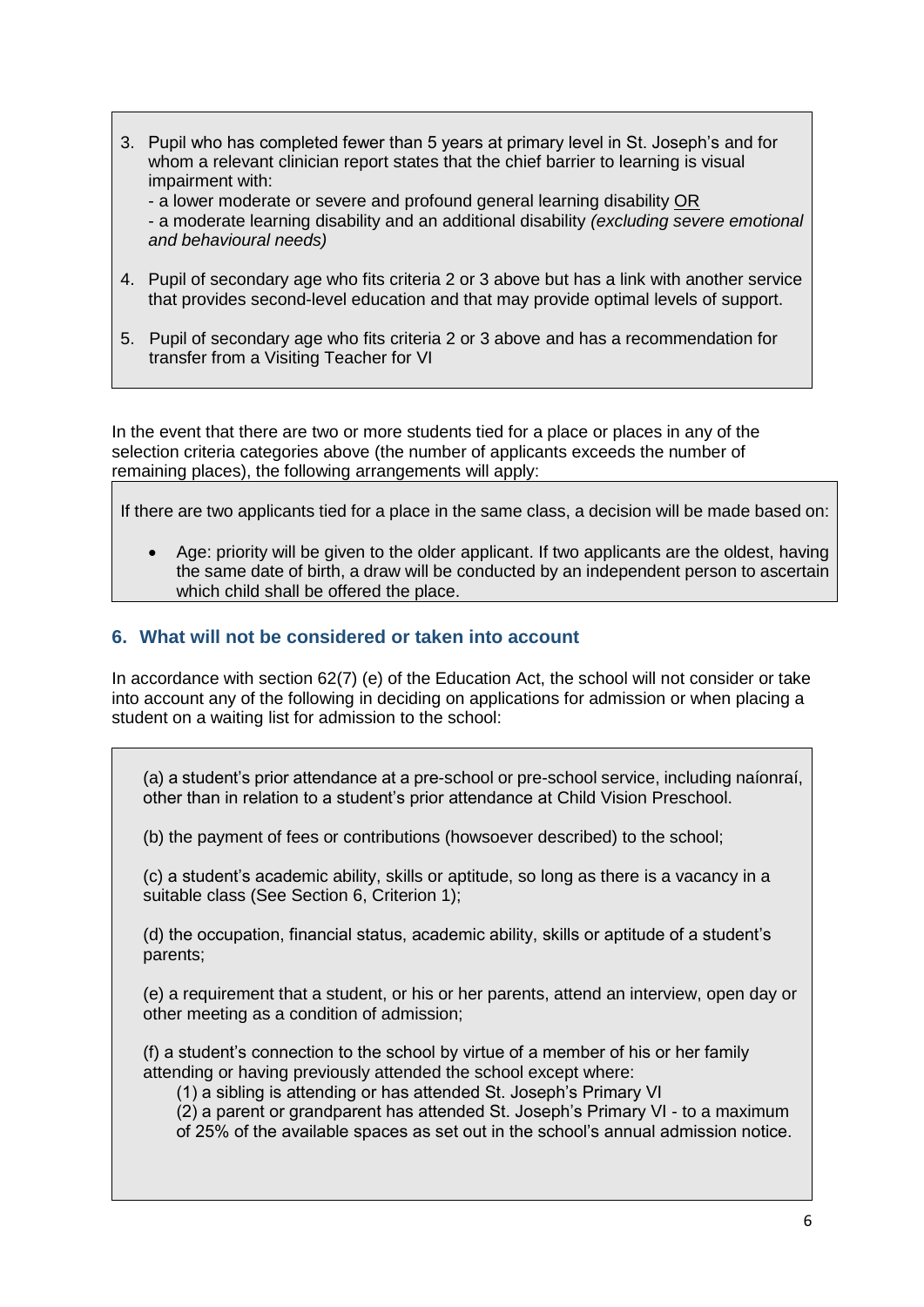(g) the date and time on which an application for admission was received by the school,

This is subject to the application being received at any time during the period specified for receiving applications set out in the annual admission notice of the school for the school year concerned.

This is also subject to the school making offers based on existing waiting lists (up until 31st January 2025 only).

# **7. Decisions on applications**

All decisions on applications for admission to St. Joseph's Primary VI will be based on the following:

- Our school's admission policy
- The school's annual admission notice
- The information provided by the applicant in the school's official application form received during the period specified in our annual admission notice for receiving applications

(Please see [section 14](#page-9-0) below in relation to applications received outside of the admissions period and [section 15](#page-10-0) below in relation to applications for places in years other than the intake group.)

Selection criteria that are not included in our school admission policy will not be used to make a decision on an application for a place in our school.

### **8. Notifying applicants of decisions**

Applicants will be informed in writing as to the decision of the school, within the timeline outlined in the annual admissions notice.

If a student is not offered a place in our school, the reasons why they were not offered a place will be communicated in writing to the applicant, including, where applicable, details of the student's ranking against the selection criteria and details of the student's place on the waiting list for the school year concerned.

Applicants will be informed of the right to seek a review/right of appeal of the school's decision (see [section 18](#page-10-1) below for further details).

### <span id="page-7-0"></span>**9. Acceptance of an offer of a place by an applicant**

In accepting an offer of admission from St. Joseph's the applicant must:

- Complete the Acceptance Form and return it to the school by the specified date
- Read and indicate acceptance of the school's Code of Behaviour by signing it and returning it with the Acceptance Form
- Complete parental/ guardian consent section on forms provided by the school to notify NCSE of the child's enrolment at St. Joseph's and to make application for school bus transport and SNA support.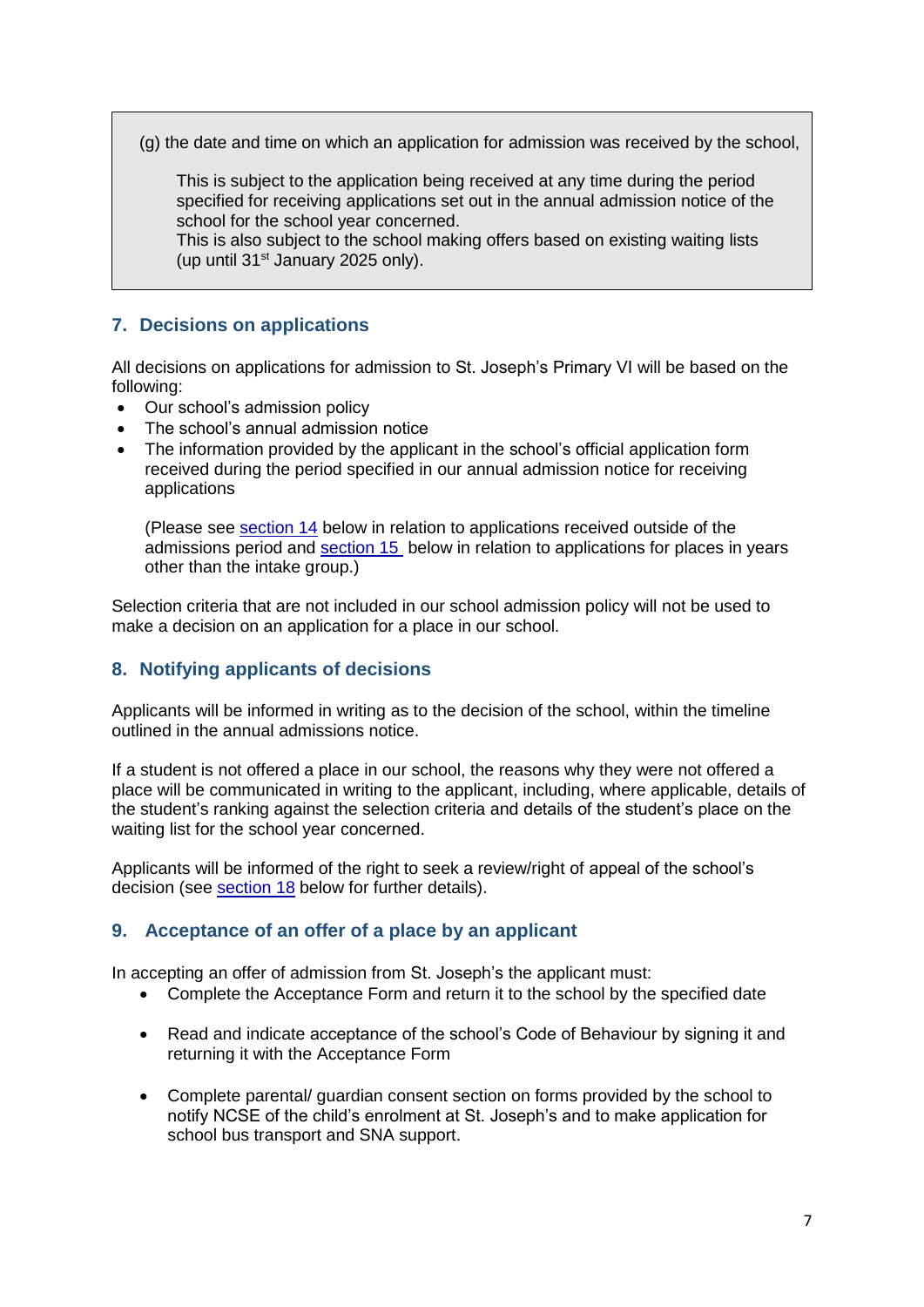The applicant must also indicate—

(i) whether or not he/ she has accepted an offer of admission for another school or schools. If he/ she has accepted such an offer, details of the offer or offers concerned must be provided.

(ii) whether or not he/ she has applied for and is awaiting confirmation of an offer of admission from another school or schools, and if so, must provide details of the other school or schools concerned.

### **10.Circumstances in which offers may not be made or may be withdrawn**

An offer of admission may not be made or may be withdrawn by St. Joseph's Primary VI where—

- (i) it is established that information contained in the application is false or misleading.
- (ii) an applicant fails to confirm acceptance of an offer of admission on or before the date set out in the annual admission notice of the school.
- (iii) the parent of a student, when required by the principal in accordance with section 23(4) of the Education (Welfare) Act 2000, fails to confirm in writing that the code of behaviour of the school is acceptable to him or her and that he or she shall make all reasonable efforts to ensure compliance with such code by the student; or
- (iv) an applicant has failed to comply with the requirements of 'acceptance of an offer' as set out in [section 10](#page-7-0) above.

### **11.Sharing of Data with other schools**

Applicants should be aware that section 66(6) of the Education (Admission to Schools) Act 2018 allows for the sharing of certain information between schools in order to facilitate the efficient admission of students.

Section 66(6) allows a school to provide a patron or another board of management with a list of the students in relation to whom—

- (i) an application for admission to the school has been received,
- (ii) an offer of admission to the school has been made, or
- (iii) an offer of admission to the school has been accepted.

The list may include any or all of the following:

- (i) the date on which an application for admission was received by the school;
- (ii) the date on which an offer of admission was made by the school;
- (iii) the date on which an offer of admission was accepted by an applicant;

(iv) a student's personal details including his or her name, address, date of birth and personal public service number (within the meaning of section 262 of the Social Welfare Consolidation Act 2005).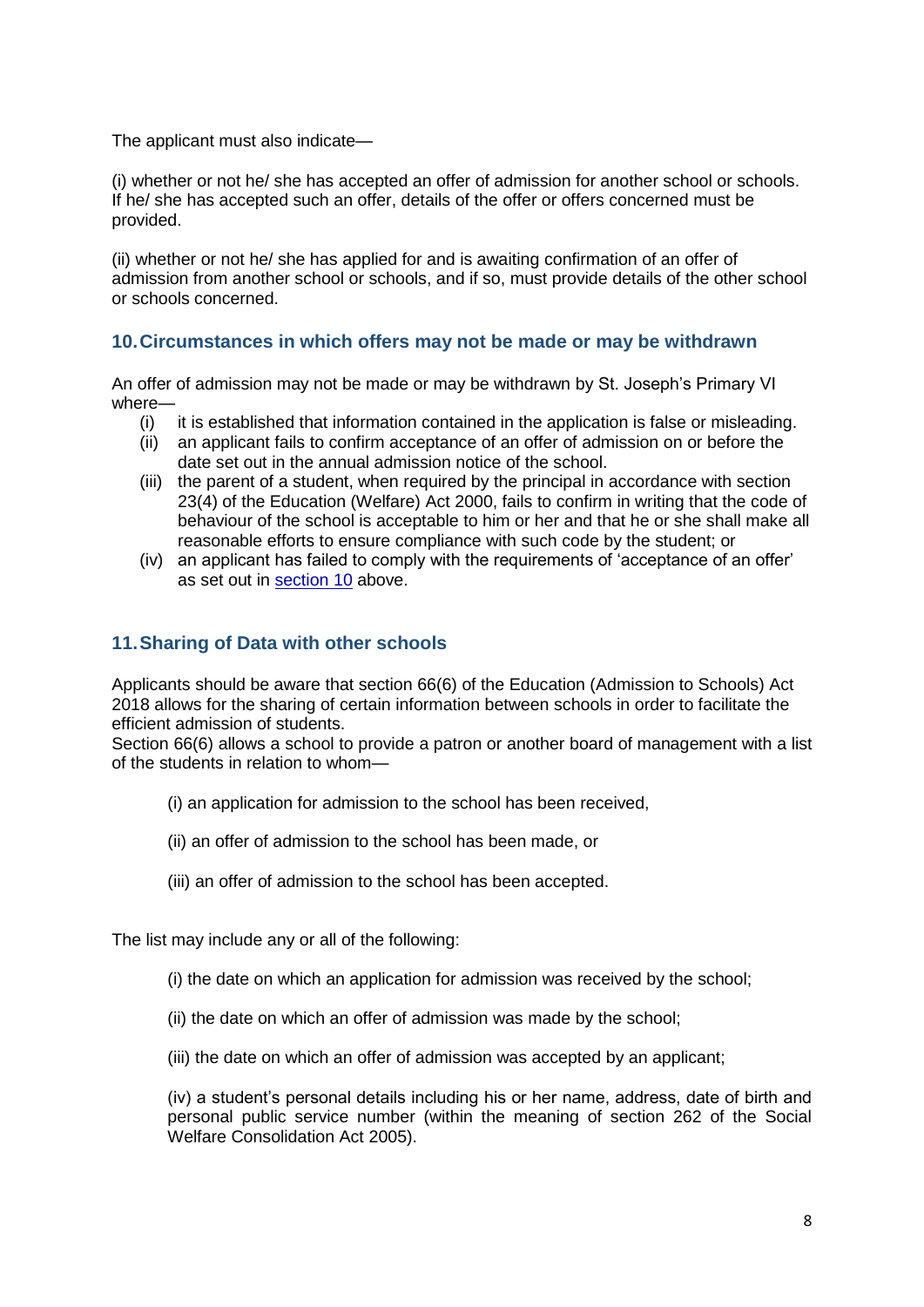### **12.Waiting list in the event of oversubscription**

In the event of there being more applications to the school year concerned than places available, a waiting list of students whose applications for admission to St. Joseph's Primary VI were unsuccessful due to the school being oversubscribed will be compiled and will remain valid for the school year in which admission is being sought.

Placement on the waiting list of St. Joseph's Primary VI is in the order of priority assigned to the students' applications after the school has applied the selection criteria in accordance with this admission policy.

Applicants whose applications are received after the closing date, outlined in the Annual Admission Notice, will be placed at the end of the waiting list in order of the date of receipt of the application.

Offers of any subsequent places that become available for and during the school year in relation to which admission is being sought will be made to those students on the waiting list, in accordance with the order of priority in relation to which the students have been placed on the list.

### **13.Late Applications**

All applications for admission received after the closing date as outlined in the annual admission notice will be considered and decided upon in accordance with our school's admissions policy, the Education Admissions to School Act 2018 and any regulations made under that Act.

Late applicants will be notified of the decision in respect of their application no later than three weeks after the date on which the school received the application. Late applicants will be offered a place if there is place available. In the event that there is no place available, the name of the applicant will be added to the waiting list as set out in Section 13.

### <span id="page-9-0"></span>**14.Procedures for admission of students to other years and during the school year**

The procedures of the school in relation to the admission of students who are not already admitted to the school to classes or years other than the school's intake group are as follows:

### **Admission to classes other than Junior Infants or Junior MDVI**

• If a Visiting Teacher for VI recommends that a pupil on her/ his caseload should transfer to St. Joseph's Primary VI from another school, and if a vacancy in a suitable class exists, a comprehensive record of the pupil's behaviour in that school will be required and considered. A child with severe emotional and behavioural needs may best be served in another setting where specialist personnel could provide him / her with optimal levels of support.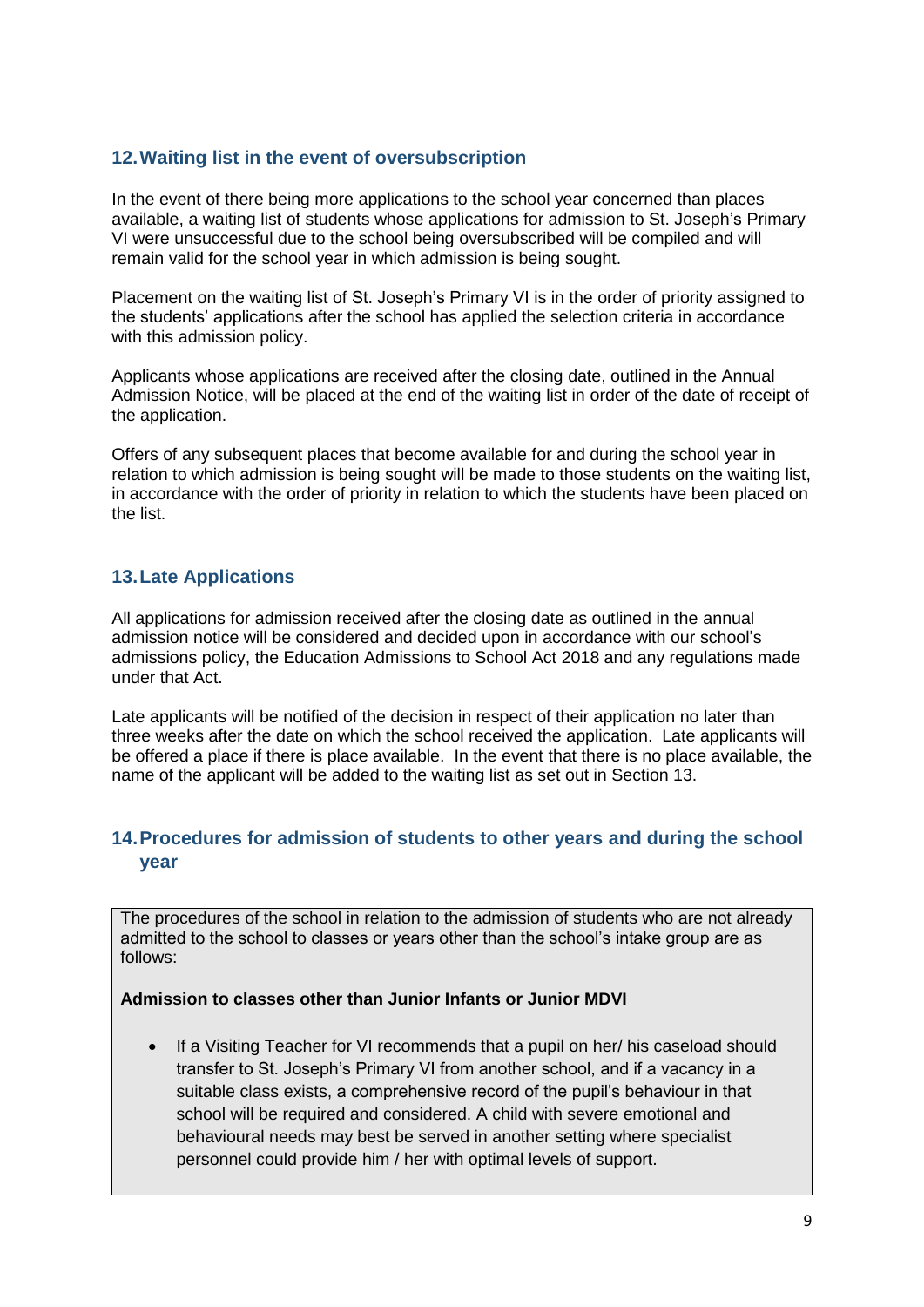If, following consideration, the principal recommends to the Board of Management that the pupil fits the criteria for enrolment:

- an application form must be completed
- necessary reports submitted
- an application must be made to ChildVision for an MDT assessment to confirm any necessary nursing or therapy support.

The procedures of the school in relation to the admission of students who are not already admitted to the school, after the commencement of the school year in which admission is sought, are as follows:

 If there are still vacancies in the school after applications received by mid-February have been processed, late applications will be considered and assessed according to the principles, threshold criteria, order of priority and decision-making criteria mentioned above.

# <span id="page-10-0"></span>**15.Declaration in relation to the non-charging of fees**

This rule applies to all schools.

The board of St. Joseph's Primary VI or any persons acting on its behalf will not charge fees for or seek payment or contributions (howsoever described) as a condition of-

- (a) an application for admission of a student to the school, or
- (b) the admission or continued enrolment of a student in the school.

### **16. Arrangements regarding students not attending religious instruction**

The following are the school's arrangements for students, where the parent or in the case of a student who has reached the age of 18 years, the student, has requested that the student attend the school without attending religious instruction in the school. These arrangements will not result in a reduction in the school day of such students.

A written request should be made to the Principal of the school. A meeting will then be arranged with the parent(s) or the student, as the case may be, to discuss how the request may be accommodated by the school.

# <span id="page-10-1"></span>**17. Reviews/appeals**

#### **Review of decisions by the Board of Management**

The parent of the student, or in the case of a student who has reached the age of 18 years, the student, may request the board to review a decision to refuse admission. Such requests must be made in accordance with Section 29C of the Education Act 1998.